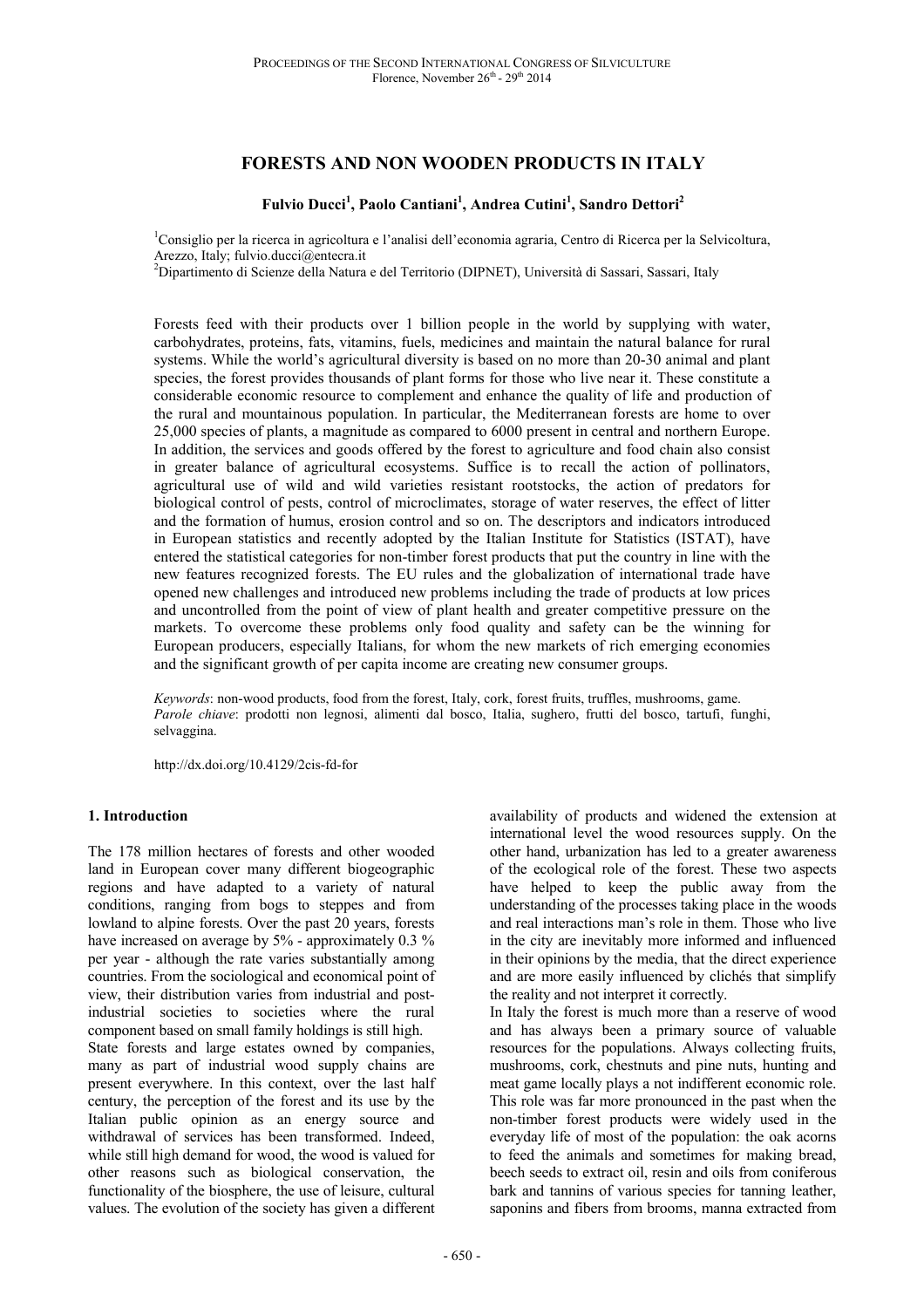ash trees for medicinal purposes and fruits of many species of trees and shrubs. The bush, was (in some regions still is) an important element in animal pets, and the collection of litter was carried out systematically in many forests. Hunting, which today is essentially a recreational activity, a time was a not occasional food integration for people. Forests feed today, with their products, more than 1 billion people in the world. They provide water, carbohydrates, proteins, fats, vitamins, fuels, medicines and help maintain the natural balance for rural systems. If the world's agricultural diversity traditional, on which the technological world, is based on no more than 20-30 animal and plant species, forests provides thousands of plant forms used and usable by those who live near it. In developed countries, the food production from the forests constitutes a considerable economic resource to complement and enhance the quality of life of rural populations and mountainous, particularly in the Mediterranean region whose forests are home to over 25,000 species of plants, a magnitude when compared the 6,000 ones growing in central and northern Europe. In this field, the services and goods offered from forests to agriculture and food chain also consist in the greater equilibrium of agricultural and not just for the direct use of products. The action of pollinators, the agricultural use of wild and wild varieties resistant rootstocks, the action of predators for biological control of pests, control of microclimates, storage of water reserves, the effect of litter and the formation of humus, erosion control and so on are widely diffused examples in the world. In this area the new descriptors and indicators<sup>1</sup> introduced by the IEEAF<sup>2</sup> (Integrated Environmental and Economic Accounting for Forests) system into the European statistics, then implemented by ISTAT (National Institute for Statistics), have included items related to non-timber forest products that put Italy in line with the new objectives for the new functions ascribed to forests from forest strategy European (http://eurlex.europa.eu/legalcontent/IT/TXT/PDF/?uri=CE LEX:52013IR7115&from=EN). The statistics thus bring out the importance of non-timber forest products (Tab. 1, ISTAT) more traditional such as cork, chestnuts pine nuts, mushrooms and acorns, all products that can check high prices on the market and well-usable and exploitable by industry supply chain.

# **2. The non-wood forest products**

 $\overline{a}$ 

In the trade balance of our country (Tab. 2) non-wood products, including cork have considerable potential for expansion. You cannot distinguish well in the current national statistics the actual weight of the natural and spontaneous productions from the crops of forest fruits. The production chains for their implicit characteristics and structure do not facilitate this distinction. In many cases, in fact, the market does not follow official channels and the primary production often takes place directly in the forest by collection, difficult to monitor. The Italian food sector has considerable figures that attest to the high potential in terms of absolute production and in relation to the supply of important induced food and confectionery, the most famous in the world for quality and variety.

## *2.1 Seeds, stones and fruits*

Among them a good contribution is given by the Rosaceae, the Cupuliferae and Conifers, but we have to add the contribution, among various other species, by the hazel, the manna ash, walnut trees and we must remember the important contribution of bushes and herbaceous plants of the forest to the pharmacopoeia and the production of flavors for food. Each of these productions is or was concentrated in particular areas of production, suited to the climate or historical tradition (eg. Hazel nuts, manna, oregano). Europe produces about 620 000 tons of berries. Since 2000, the annual production of small fruit crops and or grown in our country is more than 3,000 tons of which 55% are covered with raspberries, 17% with blackberries, 13% with currants and gooseberries, and the rest from various fruits introduced. You must remember that it is not possible to distinguish direct deposits in the forest from crops. The ability to self-supply has almost halved in recent years, rising from 41% to 21% giving a major boost to the import. Italy is now in  $5<sup>th</sup>$  place as an importer of small fruits after Germany, the Netherlands, Great Britain and Belgium. Imports from Eastern Europe and from Austria and Spain is made at prices difficult to apply for Italian companies.

# *2.2 Honey and derivates*

In the case of honey, 38 M  $\epsilon$  involved in the national trade, Italy is the  $9<sup>th</sup>$  European producer, if bees are domesticated for over two thousand years old, it is important transhumance of hives in the woods, where the production of honey can have connotations of quality and special organoleptic traits determined by the forest species that provide pollen and nectar.

## *2.3 Chestnuts and dry seeds and fruits*

Italy is the second largest European chestnut (*Castanea sativa*) producer for fresh products, dry and flour for the confectionery industry and livestock. Relatively walnut (*Juglans regia*), with 10,500 tons per year, is able to meet only 20% of domestic needs. Hazelnuts (*Corylus avellana*) are one of the main bases for the confectionery industry (second only to Turkey) and feeds to a value of 36 M €. The market for pine (*Pinus pinea* and *Pinus cembra*) fruit in shell affects over 208,000 tons per annum, 80% absorbed by the industry (ISMEA, 2013).

## *2.4 Other special productions*

At local level, several specialized and high value productions can be noted. Three examples can be shown very rapidly. One can be observed traditionally near very old mountain Benedictine abbeys where seeds from silver fir (*Abies alba*) in Apennine forests are used for preparing spirits to restore pilgrims since the year 1000 a.C. and nowadays to be sold to tourists.

<sup>&</sup>lt;sup>1</sup> Pan-European indicator 3.3: Value and quantity of marketed non-wood goods from forest and other wooded land.<br>
<sup>2</sup> That IEEAE initiative started in the late 1990s and

That IEEAF initiative started in the late 1990s and it is part of environmental satellite accounts to Eurostat.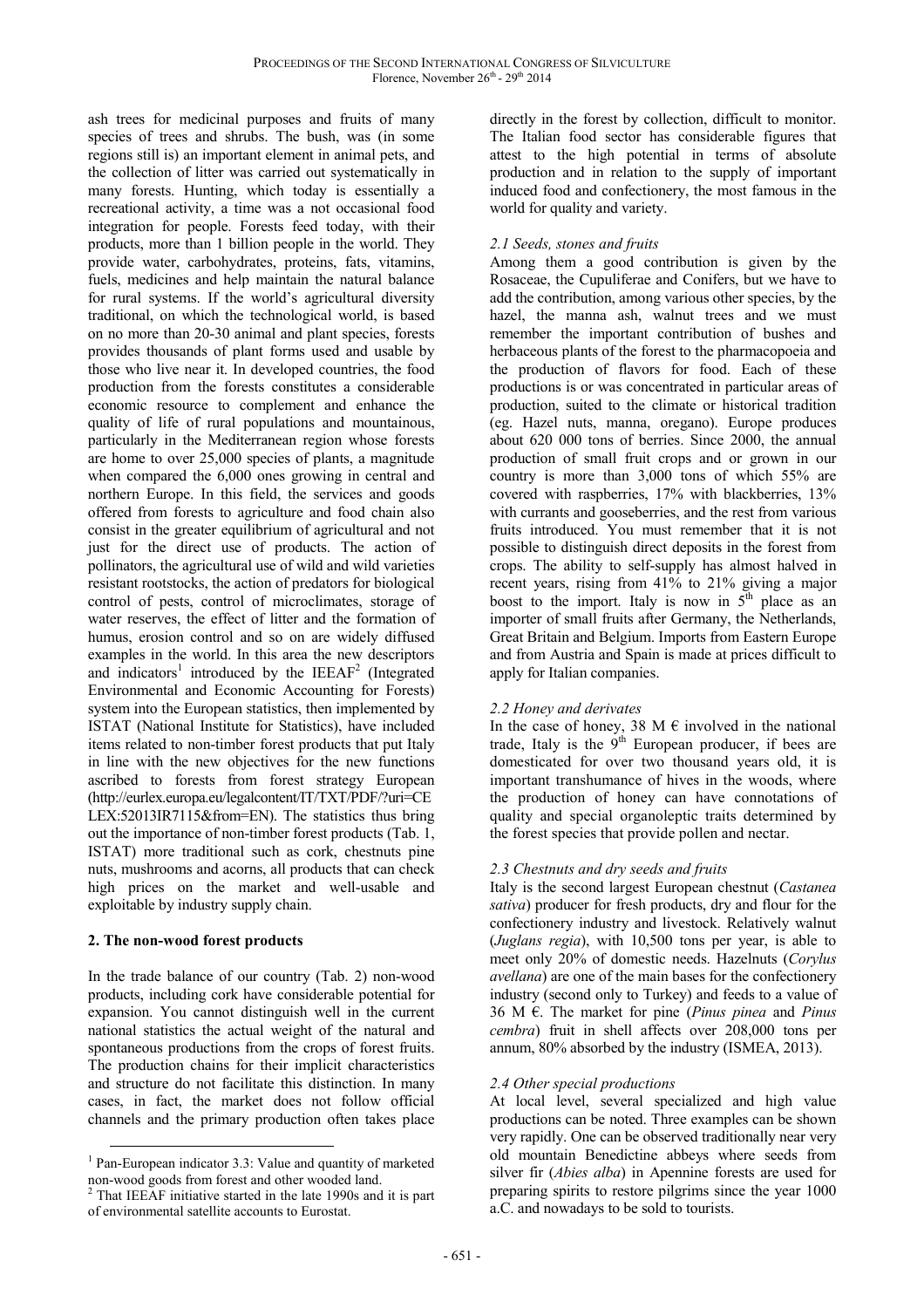A typical product diffused in the Alpine region is the "mugolio" production where needles and stone of *Pinus mugo* are used to distill oils and turpentine's for medical purposes. This market has attracted attention abroad and PEFC (2006) is doing efforts to establish protocols and quality certification schemes.

Another important example of high value production owning a higher economic potential at local level is that of "*manna*". Italy is the first world producer of manna with 3200kg/year. The manna production is concentrated in a spot area of the Madonie range in Sicily, in the lands around the villages of Pollina and Castelbuono, province of Palermo. Manna is a natural product, at high content of *Mannithol* harvested by the incision of the bark from two different species of Ash Tree, *Fraxinus ornus* and *Fraxinus angustifolia*. Mannithol is used as medicinal, food and in cosmetics. Although the high value of the product, in the last decades Manna Ash Tree cultivation has been going through a deep crisis, due to a lack of turnover among producers, to a supply which is inadequate to satisfy the demand of a market deeply oriented to quality production and, in the end, due to a lack of attention by public administration. Nevertheless, the cultivation of the Manna Ash Tree ought to be preserved for its social and cultural meaning and because of its environmental significance.

# *2.5 Mushrooms and truffles*

Collecting mushrooms and truffles today assumes considerable importance in the economy of rural mountainous and hilly areas. It is a tradition dating back to the Romans use fresh truffles in the kitchen.

Making statistics of mushrooms and especially of truffles productions in Italy is very difficult, due to low traceability of products in the market. Indeed these products escape easily to any accounting effective, being among other things practically impossible any control action on the collection.

The available data may refer only to the few areas where the local stock market or are better organized. Even today, actual statistics based production on the number of licenses for the collection at the regional level. However, sources of error of the estimates are determined also by non-unique criteria for issuing licenses and by regional laws which do not indicate in a consistent manner standards on the amount of withdrawable product. As for the Italian production of truffles in Italy we have estimates at the regional level (Tab. 3). That can help you understand the dynamics between regions producing regions and regions with high user or ability to market the product. Italy is the 3rd producer, with a turnover of over 19 M  $\epsilon$ ; anyway, the northern European countries and Americans started to consider only since a few years the gastronomy potential of truffles and this will lead, at least for some species, for a future market competition. In this framework, a policy of transformation of the product for export becomes strategic, in that Italy still lags behind Spain and France, who also are not producers of the "precious" white truffle. Most of the truffle market is supplied from forest plantations made with materials mycorhized artificially. It is estimated that about half of the production of black truffles gathered in Italy and France comes from truffle plantations (Zambonelli *et al*., 2012), a practice adopted today also in other countries as U.S., New Zealand and Australia (Hall *et al*., 2007).

The white truffle (*Tuber magnatum*) is the most valuable species and fortunately peculiar to our country. It is however difficult to achieve in truffle for the hard artificial mycorhization (Mello *et al*., 2001; Paolocci *et al*., 2006). This is definitely an advantage for domestic production, which may qualify as the right ecological conditions (Zambonelli *et al*., 2012). Studies are underway to evaluate the effect of silvicultural treatments on mycological production. Among these it is the LIFE Nature project "SelPiBioLife"<sup>3</sup>, coordinated by CRA SEL, which aims to assess the effects of new techniques in high forest thinning regimes on soil microclimate, and on biodiversity of edible mushrooms. Even in Italy, researches are addressed to develop silvicultural techniques targeted to the production of mushrooms and truffles (*mycological forestry*) in the Mediterranean, as it is happening in other countries, especially in Spain (Oria de Rueda *et al.*, 2008; Bonet *et al*., 2012, 2014).

# *2.6 Wildlife*

Forests are the habitat for different forms of wildlife. Large abundance of herbivore and of ungulates expecially can become a major threat to the regeneration of forests and their stability (Cutini *et al*., 2015).

At present time there are 20 ungulate species in Europe, with an estimated total number of 18 M of heads and a total biomass of 770.000 tons around (Apollonio *et al*., 2010). Overall, wildlife contributed significantly to biodiversity and represented an important cultural, aesthetic social asset (hunting tradition included) with important economic revenues. For example, game meat production as alone was estimated over 121.000 tons in EU-27, corresponding to a total value of above 394 M  $\epsilon$ . In addition, pelts, hides, trophies and other animal products have an estimated value of 20 M  $\epsilon$  (UNECE-FAO, 2011).

A significant part of those revenues (around 150 M  $\epsilon$ ) were produced in South-West Europe only. Recently, the game meat produced in Tuscany, estimated by means of the average culled heads, was valued around 25 M  $\epsilon$ Apollonio (pers. comm.). The large number of heads culled each year in Europe (around 5.2 M), besides their direct value, feeds an increasing important collateral economic segment like the hunting tourism, with additional and considerable revenues (Cutini *et al*., 2015). On the other hand, increasing criticisms in damages to agricultural crops and forests due to the overall wildlife expansion and the ungulates populations increase especially are observed.

The forest area damaged by wildlife and grazing grew from 1 M ha in 1990 up to 2.4 M ha in 2005; at the same time the percentage of forest area with damage by wildlife and grazing grew from 1.1% up to 1.9% (UNECE-FAO, 2011). Data provided for the European region (without the Russian Federation) indicated that

 $\overline{a}$ 3 http://www.selpibio.eu/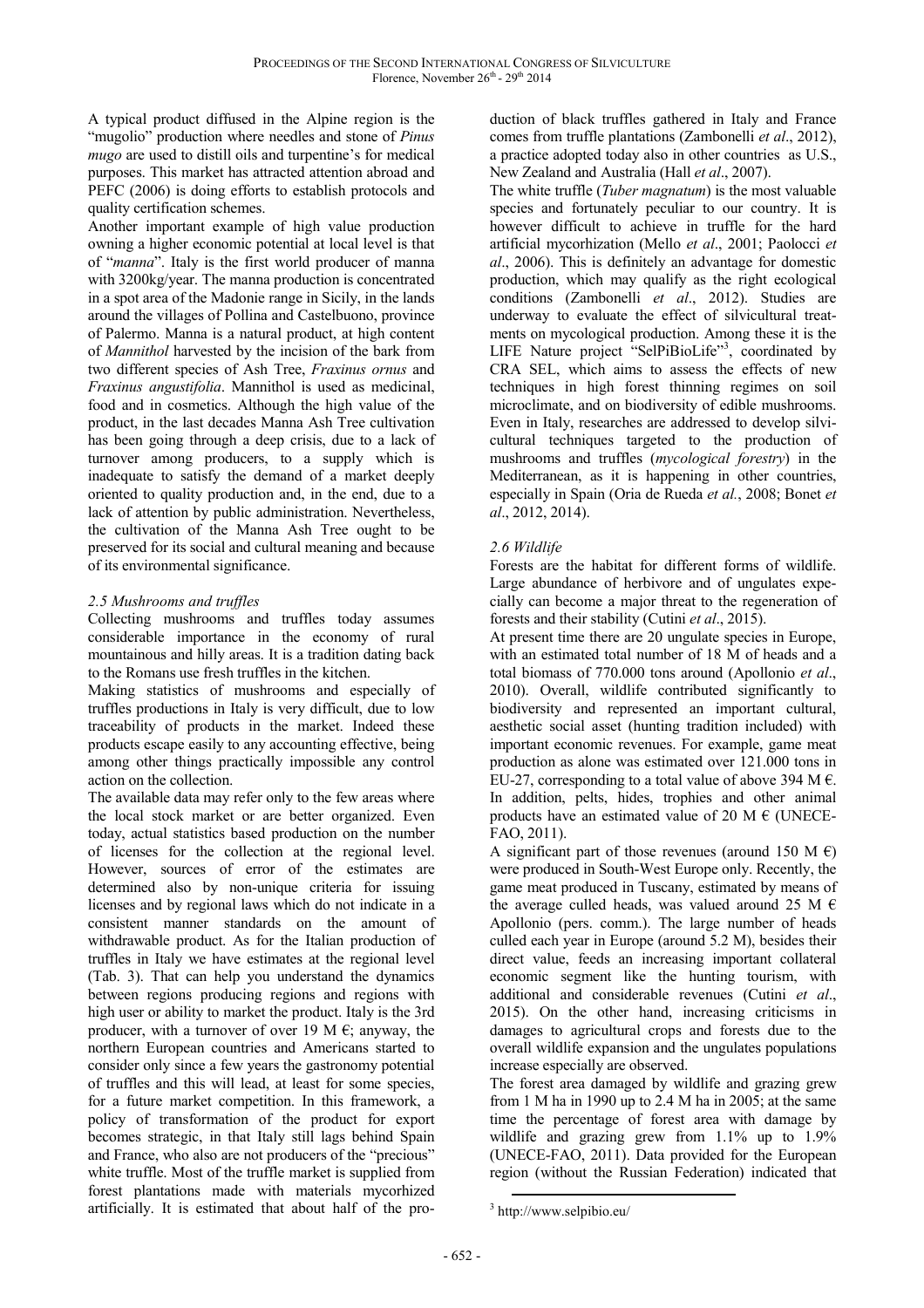approximately 2% of the forests are facing damage by wildlife. In the EU-27 countries the corresponding proportion was slightly higher (2.2%). Albania (13%), Sweden (6.2%), and Italy (3.5%) faced the largest areal proportions affected by wildlife (UNECE-FAO, 2011). In addition, vehicle collisions with wildlife represent a new and relevant criticism (Cutini *et al*., 2015).

Overall, the larger and larger ungulate damages to agricultural and forest crops makes the time of refunding over, due to the not enough money available at European and country level for compensations. The matter is crucial in many districts and regions. Proper solutions may issue from new and more integrated management schemes between forestry and wildlife management and by means of the definition of a common set of indicators useful in the monitoring of forest - fauna relationships in the medium-long time.

Doing that may be a decisive step towards the definition of appropriate protection measures and of sound management guidelines able to improve forests stability and production (game meat too). At the same time, it will be easier defining common schemes at European or country level for compensating damages to agricultural crops, forestry and vehicles collisions, whereas the present situation shows marked differences among the European countries (Cutini *et al*., in press).

# *2.7 Herbs (aromathic, medicins, extracts...)*

A particular area that has aspects similar to agricultural crops is that of "medicinal plants", particularly important for the Mediterranean area. It considers medicinal, aromatic and perfume plant species. As required under the Law 99/31 governing the sector, the medicinal plants can be used for direct consumption or processed for the extraction of active ingredients such as: alkaloids, glycosides, gums, mucilage, bitter principles, tannins, organic acids, enzymes, vitamins, resins, balsams, gum and essential oils.

The "medicinal plant" or "officinale", according to WHO, is a plant organism which substances can be used in therapy or as precursors of hemi-synthesis of drugs (WHO 1977 "Resolution -Promotion and Development of Training and Research in Traditional Medicine", WHO document No: 30-49).

In recent years the industry has expanded as a result of changes in the EU Common Agricultural Policy and the elimination of public networks of price protection. It has also increased the need to diversify production to reduce the risk of income by increasing the sector.

A considerable boost also came from an increased demand for products related to health and wellness.

Alongside these outside forest productions the direct collection in forest is very important. It drawn by traditional pharmaceutical companies, those intended producing homeopathic and herbal remedies.

To get an idea, in Italy in 2010 the manufacturers of "*aromatic, medicinal and seasoning*" were 2,938, for a total area of over 7,200 hectares. Our country therefore covers approximately 3% of the total area of the European producers. Among the most exported products we include:

- medicinal plants used primarily in perfumery, medicine or insecticides and pesticides; in 2011, they were exported 2,700 tons with revenue for about 16 M  $\epsilon$ , corresponding to approximately 4% of total collections of Italy;

- tanning extracts of vegetable origin and tannins, among them being the voice extracts sumac, valonea, oak or chestnut; of the latter, in 2011, they were exported 5,500 tons with revenue to around 14 M  $\epsilon$ , corresponding to 3% of total collections of Italy.

Finally, data on Italy's foreign trade of medicinal plants and derived products (finished or unfinished) showed a deficit in the trade balance in 2011 amounted to about 600 M  $\epsilon$ , that may indicate the potential expansion for domestic producers.

## *2.8 Cork*

The main areas of diffusion of the cork oak (*Quercus suber* L.) are Portugal, Spain, Sardinia, Sicily, the Maremma (province of Grosseto), Corsica, southern France and North Africa, all located in the western Mediterranean. Currently over about 36,000 km² of Mediterranean cork, are economically exploited approximately 20,000 km² of which are harvested about 300,000 tons of cork a year. Of these, about 17,000 tons in Italy.

The Italian cork industry is concentrated in Sardinia in an area of about 210,000 hectares, which produce about 12,000 tons annually. About 250 companies (including industries and handicraft businesses) are involved in the cork primary production; they are mostly located within the so-called "District of cork" near Calangianus, where about 70% of the entire cork in Italy becomes worked.

The number of workers in the industry is about 6,000 employees, including direct, induced and seasonal ones. More than 104 companies were active in Italy in 2009 in the cork system. The cork production in Italy is mainly used for the production of caps, with annually about 1.5 billion pieces and represents about 60/70% of the entire sector. However, this production is in great suffering. Winemakers have trouble finding the best cork at affordable rates and many have begun to resort to plastic caps. With the use of poor cork, you risk ruining the quality of the product giving the wine "cork taint". In most commercial wines, not Doc, plastic is now widely used. It therefore seeks to give impetus to alternative uses for cork. Currently the production not intended for caps is so divided: 16% in the bio-construction for insulation panels and furniture, 9% in the footwear industry and 3% in crafts.

## **3. Challenges and opportunities, considerations and conclusions**

EU rules and globalization with the liberalization of international trade have opened new challenges and introduced many problems, but also open the door to many opportunities. Europe, but especially Italy with its weaknesses market faces competition from products not controlled by the new free trade areas, increased competitive pressure in the markets, and a huge availability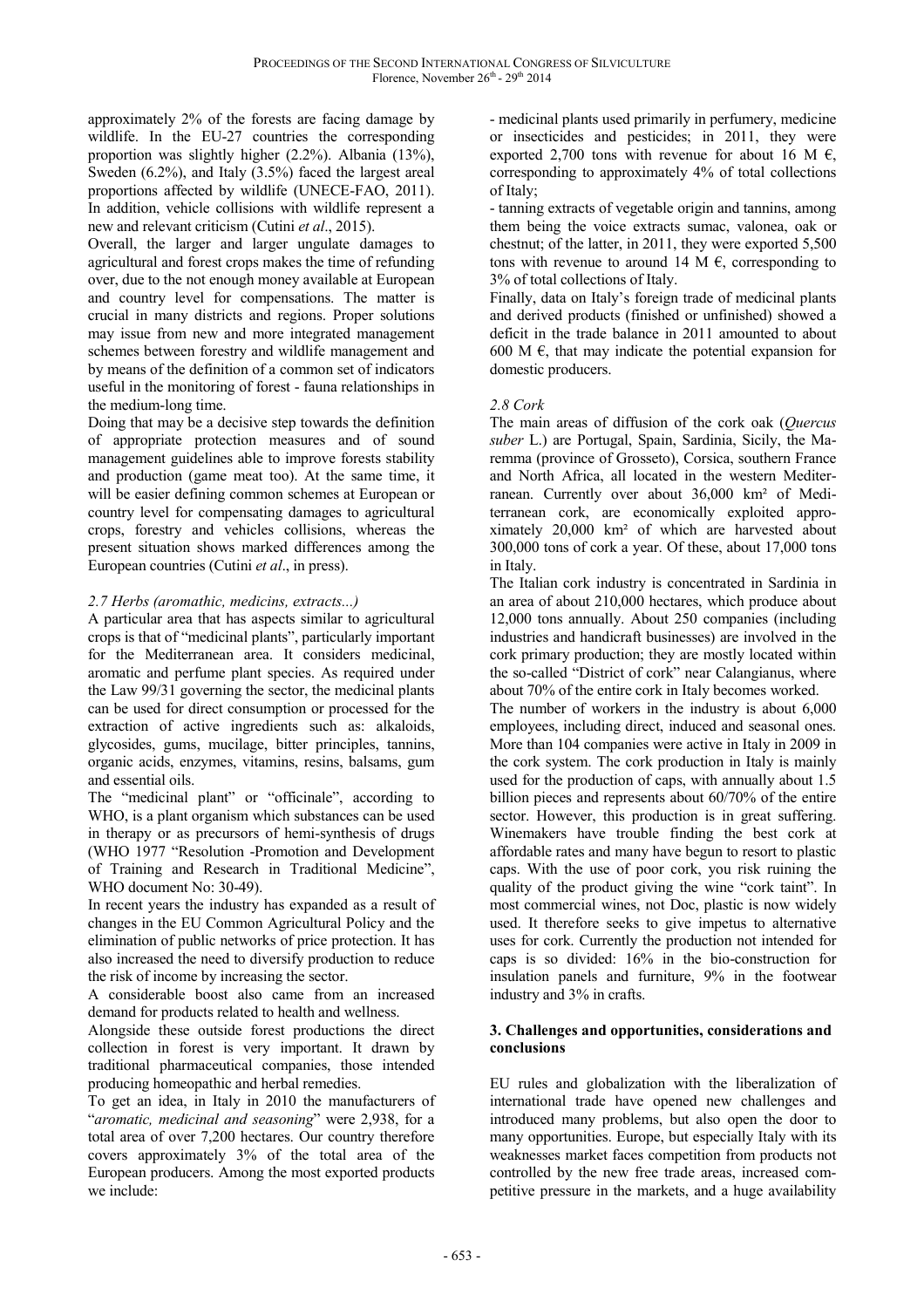of cheap goods from countries in developing and emerging.

To overcome these problems only food quality and health safety can be the winning for European producers, especially Italians, for whom the new markets of rich emerging economies and the significant growth of per capita income are creating new consumer groups. You must however pay attention also to the new challenges imposed by the effects of climate change interacting with the globalization of transport and markets, are favoring the settlement in southern regions of Europe, of pathogenic organisms of plants producing important food. We have to remember the case of chestnut, which partially overcomed the problems caused by canker must and now contend with the gall wasp (*Dryocosmus*  kuriphilus Yatsumatsu<sup>4</sup>), the pine with the arrival of the so-called Western conifer cones bug (*Leptoglossus occidentalis* Heidemann, Agostini *et al*., 2004) and other examples. Where yet do not appear phenomena of pathological order, the state of latent stress is evident, however, for various species.

The Sardinian cork, shows clear signs of stress. As above mentioned, both the globalization of transport and economies that the effects of climate change, are causing a major impact on ecosystems and forest species in general but especially on genetic resources of material economic interest that because subject to some level of selection over the centuries are more vulnerable, due to less variability, the attacks of new diseases.

The consequences of this we see in recent years in relation to agricultural production typical of the area (eg. the olive tree) is of characteristic examples of our world forest and mountain as chestnut and pine.

For the first time in our history from 2013 on our tables there are more chestnuts foreign homegrown. And 'what emerges from a Coldiretti analysis that highlights the serious decline of the foodstuff Giovanni Pascoli called "italics bread tree".

The unfavorable weather but especially the attacks caused by the "wasp gall of the chestnut" arrived from China, have caused the collapse of the domestic production to below 18 million pounds, with cuts of 70- 80 percent compared to the previous years' infestation. Imports increased by 25-30 percent in 2013 and 2014 after which in 2012 had almost doubled from the previous year and almost tripled compared to 2010. Italians have today more than 50 percent probability of use unwittingly chestnuts foreign mainly from Spain, Portugal, Turkey and Slovenia. A blow to a product that in 1911 he had even reached a record production of 829 million pounds. The pine nut has a very important role for the confectionery market and sticking, shelled, high prices on the retail market. The formations of *P. pinea* occupy in our country about 20,000 hectares and up to the1980 allowed a a national annual production of about 3000-6000 tons of shelled pine nuts, half coming from Tuscany coasts. That covered a value of retail 36,000 000  $\in$  (70-80  $\in$ /Kg), approximately 75,000-150,000 tons/year

 $\overline{a}$ 4 Per maggiori informazioni visitare il link del MiPAAF, https://www.politicheagricole.it/flex/cm/pages/ServeBLOB.ph p/L/IT/IDPagina/6061.

of pine cones. The stone pine harvesting and extraction was employing no less than 400 units. Production of pine nuts would be necessary to add the income derived from the sale of domestic waste processing of pine cones, production completely absorbed by the market.

In recent years, domestic production has seriously damaged by two major factors: competition from overseas productions launched in South America and in California, and that of other Mediterranean countries, which have made specialized plantations. While in Italy he continued to collect cones, at high cost, from coastal forests now overripe and renewed only partially, thereby losing competitiveness on the technical and market organization. To all this must be added the destruction of the cones made by the pest that has finally ditched the production.

Even productions of value and niche like the manna ash, could in the future be severely damaged. Is spreading in Europe in fact a bacterial disease of ash caused by *Pseudomonas savastanoi* pv. *fraxini* and others.

Besides these problems of biological and ecological order, domestic market must therefore have to deal with other related to economic globalization that raises various questions about the appropriateness of our system to the new challenges.

This globalization has resulted in a strong liberalization of international trade, often entertained with countries that do not respect international rules, nor its financial and legislative, nor concerning rules on the control plant pathology and the identity of the materials marketed. This situation has led to a greater competitive pressure on the markets by increasing the availability of lowerpriced products from countries in the developing and emerging Europe and beyond, which obviously have lower labor costs and production in general.

Add to this the expansion of the European Economic Community with the enlargement of the EU borders and the consequent internal liberalization.

Other threats to our productive sector are identified in price volatility, and lack of aggregation of supply, which can best be analyzed by economists. However, the increase in world demand, the possibility of applying supply chain contracts, the development of new products and the possibility of carrying out the transformation directly to the production systems along with food certification of origin and the cutting edge may increase the sector's potential in a country like Italy.

We're certainly not the first to point out, but it is clear that the only way to safeguard our mountain and rural economy is developing containment and adaptation strategies to the effects of the climate, toimprove the control in terms of certification of origin and of the health status in international trade products and to operate, mainly in Italy, to ensure quality and food safety by reorganizing an industry that however small compared to the overall economy of the country, however, has a role in local economies.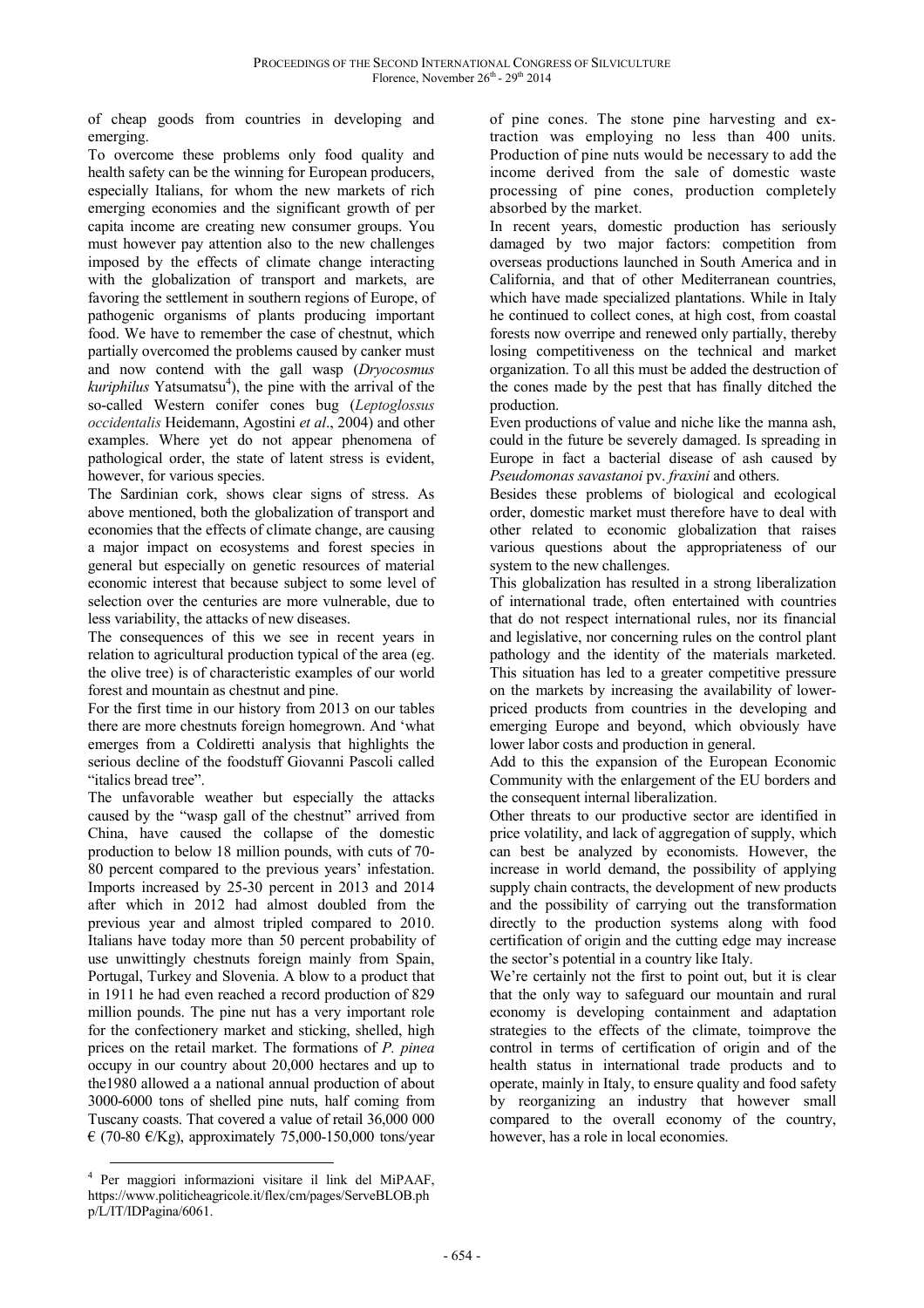|             |                                                    | quintali salvo diversa indicazione) |        |              | Tavola 13.17 segue - Utilizzazioni legnose e non legnose dei boschi - Anni 1934-2010 (a) (in migliaia di |                               |           |          |        |        |         |
|-------------|----------------------------------------------------|-------------------------------------|--------|--------------|----------------------------------------------------------------------------------------------------------|-------------------------------|-----------|----------|--------|--------|---------|
|             | Utilizzazioni legnose                              |                                     |        |              |                                                                                                          | Utilizzazioni non legnose (b) |           |          |        |        |         |
| <b>ANNI</b> | Legname da lavoro<br>(migliaia di m <sup>a</sup> ì |                                     |        | Combustibili |                                                                                                          | Sughero                       |           | Castagne | Pinoli | Funghi | Ghiande |
|             |                                                    | Resinose Latifoglie                 | Totale | ardere el    | Legna da Carbone e<br>carbonella                                                                         | Suchero<br>gentile            | Sugherone |          |        |        |         |
| 1999        | 1.023                                              | 2.083                               | 3,106  | 42.330       | 294                                                                                                      | 96.9                          | 38.3      | 522      | 48.6   | 19.0   | 28.6    |
| 2000        | 1.077                                              | 1.905                               | 2.982  | 38.828       | <b>COLO</b>                                                                                              | 97.8                          | 46.6      | 632      | 33.4   | 11.2   | 27.3    |
| 2001        | 1.040                                              | 1.467                               | 2.507  | 37.092       | 1000                                                                                                     | 59.0                          | 31.3      | 569      | 30.4   | 8.7    | 22.8    |
| 2002        | 1,081                                              | 1.489                               | 2.570  | 34.992       | <b>COLOR</b>                                                                                             | 90.1                          | 211       | 551      | 34.3   | 21.1   | 35.1    |
| 2003        | 1.263                                              | 1.420                               | 2.683  | 40.004       | 18.00                                                                                                    | 61,2                          | 15,9      | 486      | 24.4   | 4.4    | 27.1    |
| 2004        | 1.028                                              | 1,360                               | 2.388  | 43.530       |                                                                                                          | 57.2                          | 11.3      | 662      | 18,3   | 10,0.  | 39,2    |
| 2005        | 1.171                                              | 1.315                               | 2.486  | 40.970       | ----                                                                                                     | 52.0                          | 9,6       | 575      | 12.7   | 34.7   | 31,5    |
| 2006        | 1.367                                              | 1.120                               | 2.487  | 40.076       | $\cdots$                                                                                                 | 93.2                          | 11.8      | 526      | 3.7    | 33.1   | 34.5    |
| 2007        | 1,380                                              | 1.121                               | 2.501  | 39.294       | $\cdots$                                                                                                 | 72.3                          | 16.2      | 447      | 5,6    | 15.6   | 16,6    |
| 2008        | 1.340                                              | 1.321                               | 2.661  | 41.130       | $\cdots$                                                                                                 | 63.7                          | 15.8      | 336      | 3,8    | 10.1   | 5,8     |
| 2003        | 1.355                                              | 1213                                | 2.568  | 38.629       |                                                                                                          | 20.3                          | 38        | 438      | 14     | 13.8   | 6.3     |
| 2010        | 1,381                                              | 1,137                               | 2.518  | 37,820       |                                                                                                          | 67.3                          | 16.6      | 513      | 6,3    | 13,3   | 4.1     |

#### Table 1. Time series (ISTAT) concerning wood and non-wood production in the decade 1999-2010.

"... not cultivated but produced spontaneously from the forests for their own consumption or sale on the market".

| Table 2. Commercial trade show (in millions of euro) the potential of the international market for the areas covered in this |  |
|------------------------------------------------------------------------------------------------------------------------------|--|
| article in relations to the products of forestry (reworked after ISTAT 2014).                                                |  |

|                                     | Export |         |                      |      | Import  | Total                |      |         |
|-------------------------------------|--------|---------|----------------------|------|---------|----------------------|------|---------|
| Economy classes                     | 2011   | 2012(a) | $var$ %<br>2012/2011 | 2011 | 2012(a) | $var$ %<br>2012/2011 | 2011 | 2012(a) |
| Products from Silviculture          | 106    | 106     |                      | 420  | 345     | $-17.8$              | 311  | $-239$  |
| Non wood plant products             | 86     | 83      | $-3.7$               | 53   | 50      | $-5.4$               | 33   | 33      |
| cork and other non wood<br>products | 1443   | 1507    | 4.4                  | 3413 | 2984    | $-12.6$              | 1970 | $-1477$ |

Table 3. Amount and values of truffle productions in several Italian Regions (Marone, 2011, modified after Pettenella *et al.*, 2004).

| Regione        | Quantità (q) | <i>Valore (mil. <math>\epsilon</math>)</i> | Prezzo $(\epsilon/hg)$ |  |
|----------------|--------------|--------------------------------------------|------------------------|--|
| Piemonte       | 23           | 1,65                                       | 71,74                  |  |
| Emilia Romagna | 60           | 1,81                                       | 30,17                  |  |
| Toscana        | 52           | 1,39                                       | 26,73                  |  |
| Umbria         | 264          | 7,7                                        | 29,17                  |  |
| Marche         | 106          | 3,2                                        | 30,19                  |  |
| Lazio          | 64           | 0,72                                       | 11,25                  |  |
| Abruzzo        | 180          | 1,6                                        | 8,89                   |  |
| Molise         | 63           | 0.57                                       | 9,05                   |  |
| Altre regioni  | 53           | 0,21                                       | 3,96                   |  |
| Totale         | 865          | 18,85                                      | 21,79                  |  |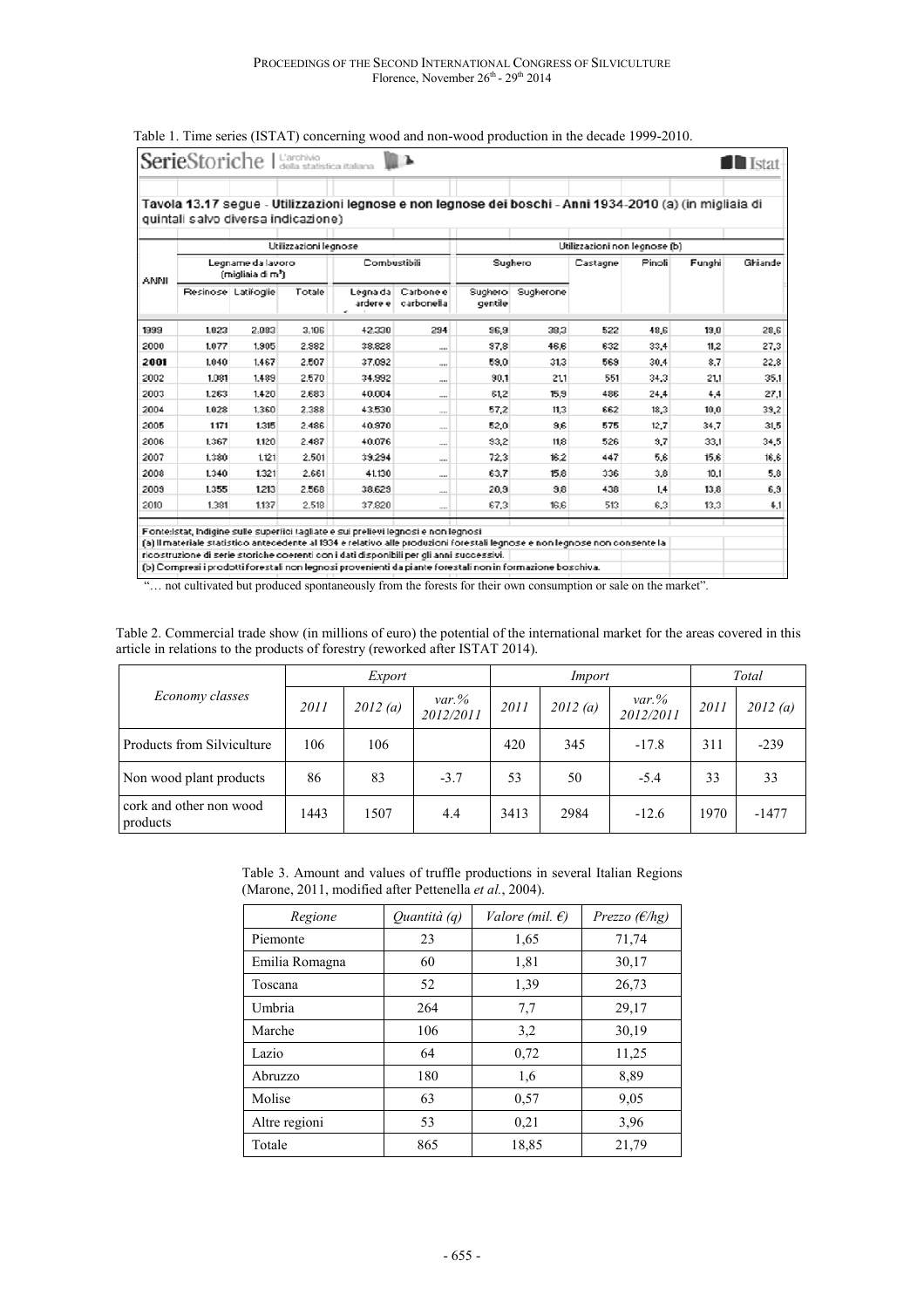|         |       |       | Germania   | 3250  |
|---------|-------|-------|------------|-------|
| Italia  | mondo | 21660 | Francia    | 3201  |
|         |       |       | Svizzera   | 1770  |
|         |       |       |            |       |
|         |       |       | Germania   | 11900 |
| Francia | mondo | 38762 | US         | 7777  |
|         |       |       | Belgio     | 5096  |
|         |       |       |            |       |
|         |       |       | Francia    | 3250  |
| Spegna  | mondo | 64114 | Portogallo | 3201  |
|         |       |       | Italia     | 1770  |

Table 4. Exports of mushrooms and truffles, prepared or conserved 2013. Source: International Trade Centre (http://www.trademap.org/) (Euro x 1000).

#### **RIASSUNTO**

#### **Foreste e prodotti non legnosi in Italia**

Le foreste nutrono con i loro prodotti oltre 1 miliardo di persone nel mondo contribuendo con acqua, carboidrati, proteine, grassi vitamine, combustibili, medicinali e a mantenere gli equilibri naturali per i sistemi rurali. Mentre la diversità agricola mondiale tradizionale si basa su non più di 20 - 30 specie animali e vegetali, la foresta mette a disposizione migliaia di forme vegetali per chi vive vicino ad essa. Queste costituiscono una risorsa economica non indifferente per integrare e migliorare la qualità della vita e le produzioni delle popolazioni rurali e montane. In particolare, le foreste Mediterranee ospitano oltre 25000 specie di piante, un'enormità se confrontate alle 6000 presenti in Europa centrale e settentrionale. Inoltre, i servizi e beni offerti dalla foresta all'agricoltura e alla filiera alimentare consistono anche nel maggior equilibrio degli ecosistemi agricoli. Basti ricordare l'azione di impollinatori, l'impiego in agricoltura di portainnesti selvatici e varietà selvatiche resistenti, l'azione dei predatori di parassiti per la lotta biologica, il controllo dei microclimi, lo stoccaggio d riserve idriche, l'effetto della lettiera ed la formazione dell'humus, il controllo dell'erosione ecc. I descrittori ed indicatori introdotti nelle statistiche Europee e recentemente adottati dall'Istat, hanno inserito voci statistiche relative ai prodotti forestali non legnosi che mettono in linea il nostro paese con le nuove funzioni riconosciute alle foreste.

Le regole UE e la globalizzazione degli scambi internazionali hanno aperto nuove sfide e introdotto nuovi problemi tra cui il commercio di prodotti a basso prezzo e non controllati dal punto di vista fitosanitario ed una maggiore pressione competitiva sui mercati. Per ovviare a questi problemi solo qualità e sicurezza alimentare possono essere le armi vincenti per i produttori europei, soprattutto italiani, per i quali i nuovi mercati delle ricche economie emergenti e la sensibile crescita del reddito pro-capite stanno creando nuove fasce di consumatori.

## **BIBLIOGRAPHY**

- Agostini A., Osti F., Valentini S., 2004 *Il "cimicione americano delle conifere", una nuova minaccia per la silvicoltura?* Dendronatura, 1: 31-35.
- Apollonio M., Andersen R., Putman R., 2010 *European ungulates and their management in the 21th century*. Cambridge University Press, Cambridge.
- Bonet J.A., González-Olabarria J.R., Martínez De Aragón J., 2014 – *Mushroom production as an alternative for rural development in a forested mountainous area*. Journal of Mountain Science, 11 (2): 535-543. http://dx.doi.org/10.1007/s11629-013-2877-0
- Bonet J.A., de-Miguel **S.**, Martínez de Aragón J., Pukkala T., Palahí M., 2012 – *Immediate effect of thinning on the yield of Lactarius group deliciosus in*  Pinus pinaster *forests in Northeastern Spain*. Forest Ecology and Management, 265: 211-217. http://dx.doi.org/10.1016/j.foreco.2011.10.039
- Cutini A., Chianucci F., Apollonio M., 2015 *Wild ungulates and forests in Europe: insights from long term studies in Central Italy*. In: Proceedings of II International Congress of Silviculture, Florence (Italy), 26-29 november 2014 (in press).
- IEEAF, 2002 *The European Framework for Integrated Environmental and Economic Accounting for Forests*. Catalogue number of original printed publication: CA-27-99-241-EN-C, © European Communities, 2002, pp. 102.
- ISTAT, 2014 *Annuario Statistico Italiano 2014*. ISBN 978-88-458-1817-2 (elettronico), ISBN 978- 88-458-1818-9 (stampa).
- ISTAT, 2010 *Tavola 13.17. Utilizzazioni legnose e non legnose dei boschi - Anni 1934-2010*. http://search.istat.it/search?q=Prodotti+forestali+non +legnosi&output=xml\_no\_dtd&client=istat\_fe&prox ystylesheet=istat\_fe&sort=date%253AD%253AL%2 53Ad1&oe=UTF-8&ie=UTF-8&ud=1&site=istat\_it &ulang=it&entqrm=0&entsp=a\_\_istat\_policy&exclu de apps=1&submit.x=0&submit.y=0
- Peano C., Bounous G., 2006 *Il mercato ne chiede di più*. Il Divulgatore n. 11/2006 Piccoli frutti, pp. 7-13 http://www.ildivulgatore.it/pdf/2006/11-art1.pdf